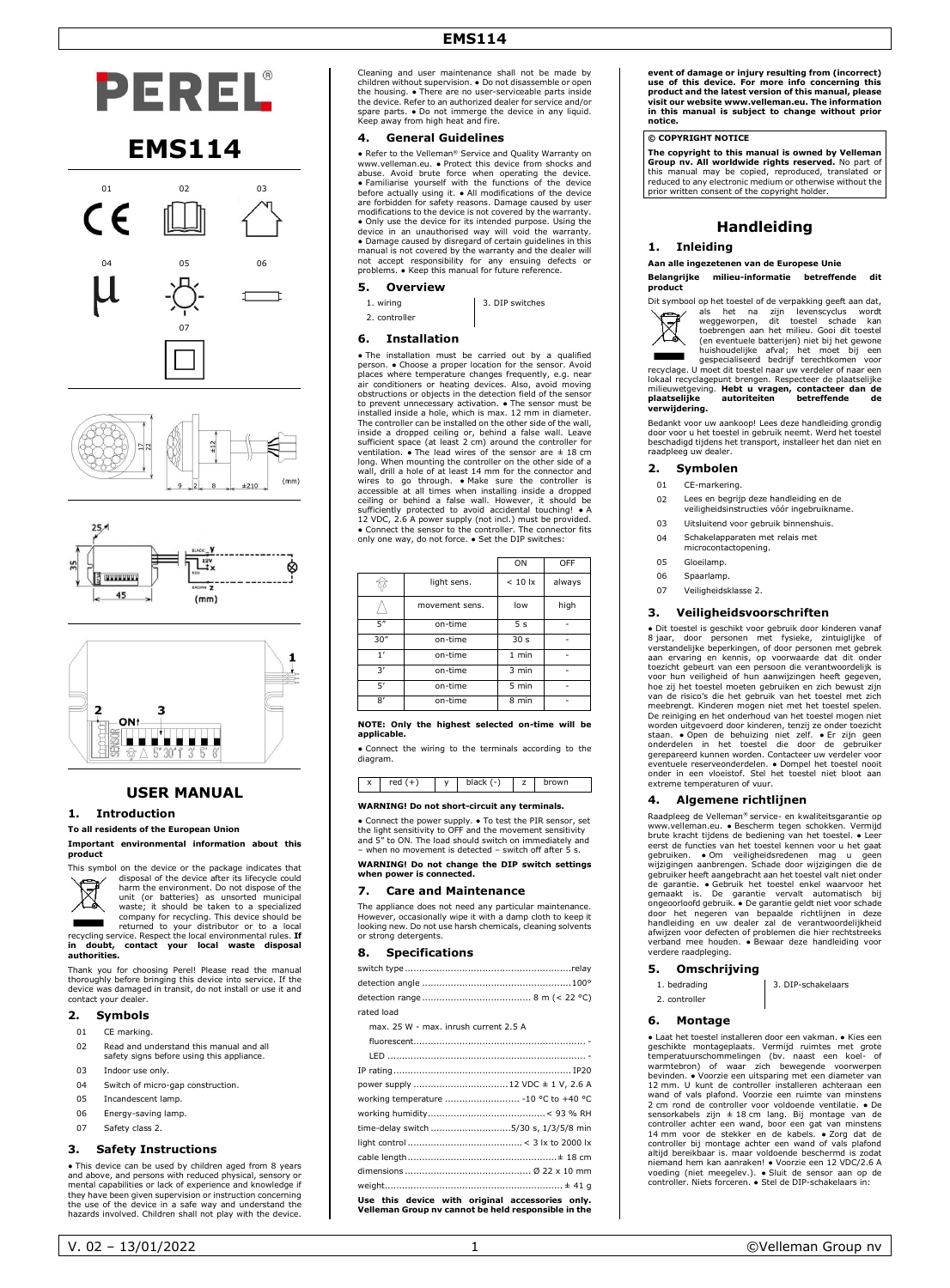|               |                          | ON               | OFF    |
|---------------|--------------------------|------------------|--------|
|               | gevoeligheid licht       | $< 10$ $\vert x$ | altijd |
|               | gevoeligheid<br>beweging | laag             | hoog   |
| 5"            | activeringsduur          | 5 <sub>s</sub>   |        |
| 30''          | activeringsduur          | 30 <sub>s</sub>  |        |
| $\mathbf{1}'$ | activeringsduur          | $1$ min          |        |
| 3'            | activeringsduur          | 3 min            |        |
| 5'            | activeringsduur          | 5 min            |        |
| $\mathsf{R}'$ | activeringsduur          | 8 min            |        |

#### **OPMERKING: Enkel de langst geselecteerde activeringsduur is van toepassing.**

● Bekabel de terminals zoals aangegeven in het diagram.

x rood (+) y zwart (-) z bruin **WAARSCHUWING! U mag de terminals nooit kortsluiten.**

● Sluit de voeding aan. ● Test de sensor door de

lichtgevoeligheid op OFF en de bewegingsgevoeligheid en 5" op ON te plaatsen. De sensor zou onmiddellijk moeten inschakelen en uitschakelen na 5 seconden indien er geen beweging waargenomen wordt.

**WAARSCHUWING! Wijzig de DIP-schakelaars nooit na inschakeling van de stroom.**

# **7. Reiniging en onderhoud**

Het toestel vereist geen bijzonder onderhoud. Reinig het toestel af en toe met een vochtige doek. Gebruik geen bijtende chemische producten, reinigingsmiddelen of sterke detergenten.

#### **8. Specificaties**

| nominale belasting                          |
|---------------------------------------------|
| max, max, 25 W - max, inschakelstroom 2.5 A |
|                                             |
|                                             |
|                                             |
|                                             |
| bedrijfstemperatuur  - 10 °C tot +40 °C     |
|                                             |
|                                             |
|                                             |
|                                             |
|                                             |
|                                             |

**Gebruik dit toestel enkel met originele accessoires. Velleman Group nv is niet aansprakelijk voor schade**  of kwetsuren bij (verkeerd) gebruik van dit toestel.<br>Voor meer informatie over dit product en de laatste<br>versie van deze handleiding, zie www.velleman.eu.<br>De informatie in deze handleiding kan te allen tijde<br>worden gewijzi

#### **© AUTEURSRECHT**

**Velleman Group nv heeft het auteursrecht voor deze handleiding. Alle wereldwijde rechten voorbehouden.** Het is niet toegestaan om deze handleiding of gedeelten ervan over te nemen, te kopiëren, te vertalen, te bewerken en op te slaan op een elektronisch medium zonder voorafgaande schriftelijke toestemming van de rechthebbende.

# **Mode d'emploi**

#### **1. Introduction**

# **Aux résidents de l'Union européenne**

#### **Informations environnementales importantes concernant ce produit**



Ce symbole sur l'appareil ou l'emballage indique que l'élimination d'un appareil en fin de vie peut polluer l'environnement. Ne pas jeter un appareil électrique ou électronique (et des piles éventuelles) parmi les déchets municipaux non sujets au tri sélectif ; une déchetterie traitera l'appareil en question.

Renvoyer l'appareil à votre fournisseur ou à un service de recyclage local. Respecter la réglementation locale relative à la protection de l'environnement. **En cas de questions, contacter les autorités locales pour élimination.**

Nous vous remercions de votre achat ! Lire attentivement le présent mode d'emploi avant la mise en service de l'appareil. Si l'appareil a été endommagé pendant le transport, ne pas l'installer et consulter votre revendeur.

#### **2. Symboles**

#### 01 Marquage CF

02 Lire et comprendre ce mode d'emploi et toutes les consignes de sécurité avant d'utiliser l'appareil.

- 03 Utiliser cet appareil uniquement à l'intérieur. 04 Interrupteur à faible distance d'ouverture des contacts.
- 05 Lampe à incandescence.
- 06 Lampe fluocompacte.
- 07 Classe de protection 2.

### **3. Consignes de sécurité**

● Cet appareil peut être utilisé par des enfants âgés de 8 ans et plus et des personnes manquant d'expérience et de connaissances ou dont les capacités physiques, sensorielles ou mentales sont réduites, si elles ont été formées et encadrées quant à l'utilisation de l'appareil<br>d'une manière sûre et connaissent les risques encourus.<br>Ne pas laisser les enfants jouer avec l'appareil. Le<br>nettoyage et l'entretien ne doivent pas être effectués p des enfants sans surveillance. • Ne jamais démonter ni<br>ouvrir le boîtier soi-même. • Il n'y a aucune pièce<br>réparable par l'utilisateur dans l'appareil. Commander des pièces de rechange éventuelles chez votre revendeur. ● Ne jamais immerger l'appareil dans un liquide. Ne pas exposer l'appareil à des températures extrêmes et au feu.

#### **4. Directives générales**

Se référer à la garantie de service et de qualité Velleman® sur www.velleman.eu. • Protéger l'appareil des chocs et<br>de l'abus. Traiter l'appareil avec circonspection pendant<br>l'opération. • Se familiariser avec le fonctionnement de l'appareil avant de l'utiliser. • Toute modification est<br>interdite pour des raisons de sécurité. Les dommages<br>occasionnés par des modifications par le client ne tombent<br>pas sous la garantie. • N'utiliser l'appareil qu'à sa prévue. Un usage impropre annule d'office la garantie. ● La garantie ne se s'applique pas aux dommages survenus en négligeant certaines directives de ce mode d'emploi et votre revendeur déclinera toute responsabilité pour les problèmes et les défauts qui en résultent. ● Garder ce mode d'emploi pour toute référence ultérieure.

#### **5. Description**

1. câbles 3. interrupteurs DIP

2. unité de contrôle

#### **6. Installation**

● Confier l'installation à un technicien. ● Choisir un emplacement de montage. Eviter les endroits sujets à des variations de température (p.ex. climatiseurs, sources de chaleur) et la présence d'objets mobiles dans le champ de détection. ● Prévoir un trou de montage avec un diamètre de 12 mm. Monter l'unité de contrôle derrière une paroi ou un faux plafond. Prévoir un espace d'au moins 2 cm autour de l'unité pour garantir une ventilation suffisante. ● Les câbles de connexion du capteur ont une longueur d'environ 18 cm. Lors du montage, percer un trou d'au moins 14 mm afin d'y pouvoir insérer la fiche de connexion et les câbles. ● S'assurer que l'unité de contrôle reste accessible après son installation derrière une paroi ou un faux plafond tout<br>en la protégeant contre les manipulations accidentelles !<br>• Prévoir une alimentation de 12 VCC/2.6 A (non incl.).<br>• Connecter le capteur à l'unité de contrôle. Ne ● Configurer les interrupteurs DIP :

|                       |                             | ON              | OFF      |
|-----------------------|-----------------------------|-----------------|----------|
|                       | sensibilité<br>lumineuse    | < 10<br>Ιx      | toujours |
|                       | sensibilité au<br>mouvement | faible          | haute    |
| 5"                    | durée d'activation          | 5 <sub>s</sub>  |          |
| 30''                  | durée d'activation          | 30 <sub>s</sub> |          |
| $\overline{1}$        | durée d'activation          | $1$ min         |          |
| $\mathbf{R}^{\prime}$ | durée d'activation          | 3 min           |          |
| 5'                    | durée d'activation          | 5 min           |          |
| 8'                    | durée d'activation          | 8 min           |          |

**REMARQUE : Uniquement la durée d'activation la plus longue sera appliquée.**

● Connecter les câbles aux bornes selon le diagramme.

| rouge<br>x | noir $(-)$ | - | run |
|------------|------------|---|-----|
|------------|------------|---|-----|

#### **AVERTISSEMENT ! Ne jamais court-circuiter les contacts.**

● Connecter l'alimentation. ● Tester le capteur en plaçant la sensibilité lumineuse sur OFF et la sensibilité au mouvement et 5" sur ON. Le capteur s'active

immédiatement et se désactive après 5 secondes lorsqu'il ne détecte aucun mouvement.

**AVERTISSEMENT ! Ne jamais modifier les interrupteurs DIP après le branchement du courant.**

#### **7. Entretien**

L'appareil ne nécessite aucun entretien particulier. Nettoyer occasionnellement avec un chiffon humide pour conserver son aspect neuf. Ne pas utiliser d'agents chimiques agressifs, de solvants ni de détergents puissants.

#### **8. Spécifications**

| charge nominale |  |
|-----------------|--|

max. max. 25 W - max. courant d'appel 2.5 A

| alimentation  12 VDC ± 1 V, 2.6 A          |  |
|--------------------------------------------|--|
| température de service  de -10 °C à +40 °C |  |
|                                            |  |
|                                            |  |
|                                            |  |
|                                            |  |
|                                            |  |
|                                            |  |

**N'employer cet appareil qu'avec des accessoires**  d'origine. Velleman Group nv ne peut, dans la<br>mesure conforme au droit applicable être tenue<br>responsable des dommages ou lésions (directs ou<br>indirects) pouvant résulter de l'utilisation de cet appareil. Pour plus d'informations concernant cet<br>article et la dernière version de ce mode d'emploi,<br>visiter notre site web www.velleman.eu.<br>spécifications et le continu de ce mode d'emploi **peuvent être modifiés sans notification préalable.**

#### **© DROITS D'AUTEUR**

**Velleman Group nv est l'ayant droit des droits d'auteur de ce mode d'emploi. Tous droits mondiaux réservés.** Toute reproduction, traduction, copie ou diffusion, intégrale ou partielle, du contenu de ce mode d'emploi par quelque procédé ou sur tout support électronique que ce soit est interdite sans l'accord préalable écrit de l'ayant droit.

# **MANUAL DEL USUARIO**

#### **1. Introducción**

#### **A los ciudadanos de la Unión Europea**

**Importantes informaciones sobre el medio ambiente concerniente a este producto** 



Este símbolo en este aparato o el embalaje indica que, si tira las muestras inservibles, podrían dañar el medio ambiente. No tire este aparato (ni las pilas, si las hubiera) en la basura doméstica;

debe ir a una empresa especializada en reciclaje. Devuelva este aparato a su distribuidor o a la unidad de reciclaje local.<br>Respete las leyes locales en relación con el medio<br>Respete las leyes locales en relación con el me ambiente. **Si tiene dudas, contacte con las autoridades locales para residuos.**

#### ¡Gracias por elegir Perel! Lea atentamente las instrucciones del manual antes de usar el aparato. Si ha sufrido algún daño en el transporte no lo instale y póngase en contacto con su distribuidor.

#### **2. Símbolos**

- 01 marcado CE
- 02 Lea y comprenda este manual y todas las instrucciones de seguridad antes de usar el aparato.
- 03 Utilice el aparato sólo en interiores.
- 04 Interruptor de micro distancia de abertura entre los contactos
- 05 Lámpara incandescente.
- 06 Lámpara de bajo consumo
- 07 Dispositivo de clase 2.

#### **3. Instrucciones de seguridad**

● Este aparato no es apto para niños menores de 8 años ni para personas con capacidades físicas, sensoriales o mentales reducidas ni para personas con una falta de experiencia y conocimientos del producto, salvo si están bajo la vigilancia de una persona que pueda garantizar la seguridad. Asegúrese de que los niños no jueguen con este<br>dispositivo. Nunca deje que los niños limpieno manipulen<br>el aparato sin supervisión. • No intente abrir ni reparar el<br>aparato. • El usuario no habrá de efectuar el<br>

#### **4. Normas generales**

● Para más información sobre la Garantía de servicio y calidad Velleman®, visite www.velleman.eu. ● Proteja el aparato contra choques y golpes. Evite usar excesiva<br>fuerza durante el manejo. ● Familiarícese con el<br>funcionamiento del aparato antes de utilizarlo. ● Por<br>razones de seguridad, las modificaciones no autorizadas del aparato están prohibidas. Los daños causados por modificaciones no autorizadas, no están cubiertos por la<br>garantía. • Utilice sólo el aparato para las aplicaciones<br>descritas en este manual. Su uso incorrecto anula la<br>g necesite consultarlo.

#### **5. Descripción**

1. cables 3. interruptores DIP 2. unidad de contro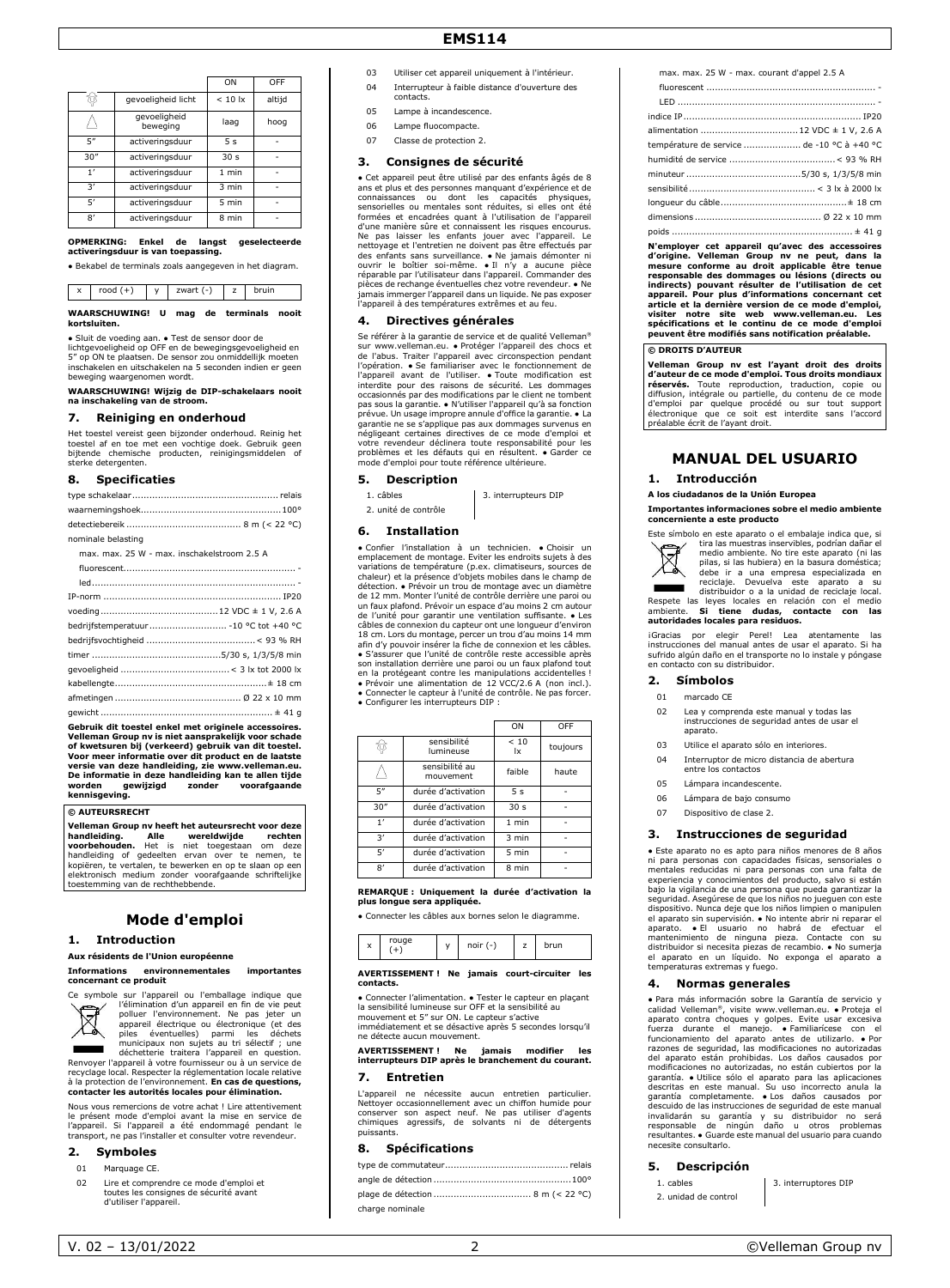#### **6. Instalación**

● La instalación debe ser realizada por personal especializado. ● Seleccione un lugar de montaje adecuado. Evite lugares sujetos a fluctuaciones de temperatura (p.ej. aire acondicionado, fuente de calor). Evite la presencia de objetos móviles en el campo de detección. ● Taladre un agujero con un diámetro de 12 mm para el sensor. Instale la unidad de control detrás de una pared o un techo falso. Deje un espacio de mín. 2 cm alrededor de la unidad para garantizar una ventilación suficiente. ● Los cables de conexión del sensor tienen una longitud de aproximadamente 18 cm. Durante el montaje, taladre un<br>agujero de mín. 14 mm para el conector de conexión y los<br>cables. • Asegúrese de que la unidad de control quede accesible después de haberla instalado detrás de una pared o un techo falso y esté protegido de tal manera que nadie pueda tocarlo. ● Utilice una alimentación de 12 VDC/2.6 A (no incl.). ● Conecte el sensor a la unidad de control. No fuerce. ● Configure los interruptores DIP.

|               |                               | ON              | OFF     |
|---------------|-------------------------------|-----------------|---------|
|               | sensibilidad<br>luminosa      | < 10<br>Ιx      | siempre |
|               | sensibilidad de<br>movimiento | baja            | alta    |
| 5"            | on-time                       | 5 <sub>s</sub>  |         |
| 30''          | on-time                       | 30 <sub>s</sub> |         |
| 1'            | on-time                       | $1$ min         |         |
| 3'            | on-time                       | 3 min           |         |
| 51            | on-time                       | 5 min           |         |
| $\mathsf{R}'$ | on-time                       | 8 min           |         |

**OBSERVACIÓN: Se utilizará sólo la duración de activación (on-time) más larga.**

● Conecte los cables (consulte el esquema de conexión).

x rojo (+) y negro (-) z marrón

#### **ADVERTENCIA Nunca cortocircuite los contactos.**

● Conecte la alimentación. Para someter a prueba el sensor, coloque la sensibilidad luminosa en la posición OFF y la sensibilidad de movimiento en la posición ON. Seleccione una duración de activación de 5 segundos. ● El sensor se activará inmediatamente y se desactivará después de 5 segundos sin detectar ningún movimiento.

**ADVERTENCIA Nunca cambie la posición de los interruptores DIP después de haber conectado el aparato a la red eléctrica.**

#### **7. Cuidado y mantenimiento**

El aparato no necesita mantenimiento especial. Sin embargo, limpie el aparato de vez en cuando con un paño húmedo. No utilice químicos abrasivos, detergentes fuertes ni disolventes de limpieza para limpiar el aparato.

#### **8. Especificaciones**

| Utilice este aparato sólo con los accesorios<br>originales. Velleman Group nv no será responsable<br>de daños ni lesiones causados por un uso (indebido)<br>de este aparato. Para más información sobre este<br>producto y la versión más reciente de este manual<br>dal concede intelle proventue périne concernalisment en l |
|--------------------------------------------------------------------------------------------------------------------------------------------------------------------------------------------------------------------------------------------------------------------------------------------------------------------------------|
|                                                                                                                                                                                                                                                                                                                                |
|                                                                                                                                                                                                                                                                                                                                |
|                                                                                                                                                                                                                                                                                                                                |
|                                                                                                                                                                                                                                                                                                                                |
|                                                                                                                                                                                                                                                                                                                                |
|                                                                                                                                                                                                                                                                                                                                |
| temperatura de funcionamiento de -10 °C a +40 °C                                                                                                                                                                                                                                                                               |
|                                                                                                                                                                                                                                                                                                                                |
|                                                                                                                                                                                                                                                                                                                                |
|                                                                                                                                                                                                                                                                                                                                |
|                                                                                                                                                                                                                                                                                                                                |
| máx. 25 W - máx. corriente de arranque (inrush) 2.5 A                                                                                                                                                                                                                                                                          |
| carga nominal                                                                                                                                                                                                                                                                                                                  |
|                                                                                                                                                                                                                                                                                                                                |
|                                                                                                                                                                                                                                                                                                                                |
|                                                                                                                                                                                                                                                                                                                                |

**del usuario, visite nuestra página www.velleman.eu. Se pueden modificar las especificaciones y el contenido de este manual sin previo aviso.**

#### **© DERECHOS DE AUTOR**

**Velleman Group nv dispone de los derechos de autor para este manual del usuario. Todos los derechos mundiales reservados.** Está estrictamente prohibido reproducir, traducir, copiar, editar y guardar este manual del usuario o partes de ello sin el consentimiento previo por escrito del propietario del copyright.

## **BEDIENUNGSANLEITUNG**

**1. Einführung**

#### **An alle Einwohner der Europäischen Union**

**Wichtige Umweltinformationen über dieses Produkt** Dieses Symbol auf dem Produkt oder der Verpackung zeigt



an, dass die Entsorgung dieses Produktes nach seinem Lebenszyklus der Umwelt Schaden zufügen kann. Entsorgen Sie die Einheit (oder verwendeten Batterien) nicht als

unsortierter Hausmüll; die Einheit oder verwendeten Batterien müssen von einer spezialisierten Firma zwecks Recycling entsorgt werden. Diese Einheit muss an den Händler oder ein örtliches Recycling-Unternehmen retourniert werden. Respektieren<br>Sie die örtlichen Umweltvorschriften. **Falls Zweifel**<br>**bestehen, wenden Sie sich für behörde.**<br>**Entsorgungsrichtlinien an Ihre örtliche Behörde.** 

Vielen Dank, dass Sie sich für Perel entschieden haben! Lesen Sie diese Bedienungsanleitung vor Inbetriebnahme sorgfältig durch. Überprüfen Sie, ob Transportschäden vorliegen. Sollte dies der Fall sein, verwenden Sie das Gerät nicht und wenden Sie sich an Ihren Händler.

#### **2. Symbole**

- 01 CE-Kennzeichnung
- 02 Lesen und begreifen Sie diese Bedienungsanleitung und die Sicherheitshinweise vor Inbetriebnahme.
- 03 Das Gerät eignet sich nur für die Anwendung
- im Innenbereich.
- 04 Schalter mit Mikrokontaktöffnung 05 Glühlampe.
- 
- 06 Energiesparlampe 07 Gerät der Schutzklasse 2.

#### **3. Sicherheitshinweise**

● Dieses Gerät kann von Kindern ab 8 Jahren und darüber sowie von Personen mit verringerten physischen,<br>sensorischen oder mentalen Fähigkeiten oder Mangel an<br>Erfahrung und Wissen benutzt werden, wenn sie<br>beaufsichtigt oder bezüglich des sicheren Gebrauchs des Gerätes unterwiesen wurden und die daraus<br>resultierenden Gefahren verstehen. Kinder sollten nicht<br>mit dem Gerät spielen. Beachten Sie, dass Kinder das<br>Gerät nicht reinigen oder bedienen. • Versuchen Sie<br>niemals, das Gerät gibt keine zu wartenden Teile. Bestellen Sie eventuelle Ersatzteile bei Ihrem Fachhändler. ● Tauchen Sie das Gerät nie in eine Flüssigkeit ein. Setzen Sie das Gerät keinen extremen Temperaturen oder Feuer aus.

#### **4. Allgemeine Richtlinien**

● Mehr Informationen über die Velleman® Service- und Qualitätsgarantie finden Sie auf www.velleman.eu. ● Schützen Sie das Gerät vor harten Stößen und schütteln Sie es nicht. Wenden Sie bei der Bedienung keine Gewalt an. ● Nehmen Sie das Gerät erst in Betrieb, nachdem Sie sich mit seinen Funktionen vertraut gemacht haben. ● Eigenmächtige Veränderungen sind aus Sicherheitsgründen verboten. Bei Schäden verursacht durch eigenmächtige Änderungen erlischt der Garantieanspruch. ● Verwenden Sie das Gerät nur für Anwendungen beschrieben in dieser Bedienungsanleitung.<br>Bei falscher Anwendung dieses Gerätse relisiont der<br>Garantieanspruch. ● Bei Schäden, die durch<br>Nichtbeachtung der Bedienungsanleitung verursacht<br>werden, erlischt der

#### **5. Beschreibung**

1. Kabel 1. Nabel 1. Kabel 2. DIP-Schalter

# 2. Steuereinheit

## **6. Installation**

ssen Sie das Gerät von einem Fachmann installieren. ● Wählen Sie einen geeigneten Montageort. Vermeiden Sie Räume mit großen Temperaturschwankungen (z.B. Klimaanlage oder Wärmequelle) Vermeiden Sie bewegende Gegenstände im Erfassungsbereich. ● Für den Sensor ist eine Bohrung von max. Ø 12 mm erforderlich. Befestigen Sie die Steuereinheit an der Rückseite einer Wand oder einer falschen Decke. Lassen Sie einen Raum von min. 2 cm rund um die Steuereinheit für genügend Ventilation. ● Die Sensorkabel sind ± 18 cm lang. Bei<br>Montage der Steuereinheit hinter einer Wand, ist eine<br>Bohrung von min. 14 mm erforderlich. ● Beachten Sie,<br>dass die Steuereinheit bei Montage hinter einer Wand oder einer falschen Decke immer erreichbar ist, und, dass<br>keiner ihn berühren kann! ● Verwenden Sie eine<br>12 Vdc/2.6 A-Stromversorgung (nicht mitgeliefert).<br>● Verbinden Sie den Sensor mit der Steuereinheit. Forcieren Sie nicht. ● Konfigurieren Sie die DIP-Schalter:

|                        |                              | ON              | OFF  |
|------------------------|------------------------------|-----------------|------|
|                        | Lichtempfindlichkeit         | < 10<br>Ιx      | imme |
|                        | Bewegungsempfindlichk<br>eit | niedri<br>g     | hoch |
| 5"                     | On-time                      | 5 <sub>s</sub>  |      |
| 30<br>$\boldsymbol{r}$ | On-time                      | 30 <sub>s</sub> |      |
|                        | On-time                      | 1 min           |      |

| 3′ | On-time | 3 min | ٠              |
|----|---------|-------|----------------|
| 51 | On-time | 5 min | ٠              |
| 8' | On-time | 8 min | $\overline{a}$ |

#### **BEMERKUNG: Nur die längste Einschaltdauer wird**

Schließen Sie die Kabel an (siehe Schaltplan).

**verwendet.**

| x | $\vee$ | schwarz<br>- | <u>.</u> | raun |
|---|--------|--------------|----------|------|

# **ACHTUNG! Schließen Sie die Anschlüsse nie kurz.**

● Schließen Sie die Stromversorgung an. ● Um den Sensor zu testen, stellen Sie die Lichtempfindlichkeit auf OFF und die Bewegungsempfindlichkeit auf ON. Wählen Sie eine Einschaltdauer von 5 Sekunden. Normalerweise schaltet der Sensor sofort ein und schaltet nach 5 Sekunden aus, wenn keine Bewegung entdeckt wird.

# **ACHTUNG! Ändern Sie die Position der DIP-Schalter niemals, nachdem Sie das Gerät mit dem Netz verbunden haben.**

#### **7. Pflege und Wartung**

Das Gerät erfordert keine besondere Wartung. Reinigen Sie das Gerät aber ab und zu mit einem feuchten Tuch. Verwenden Sie keine aggressiven Chemikalien, Sie das Senat doer die dina zu mit einem Neuvorschen<br>Verwenden – Sie – keine – aggressiven<br>Lösungsmittel oder starke Reinigungsmittel.

#### **8. Technische Daten**

| Nennlast                                                                                                                                                                                                                                                                                                                                      |                                   |
|-----------------------------------------------------------------------------------------------------------------------------------------------------------------------------------------------------------------------------------------------------------------------------------------------------------------------------------------------|-----------------------------------|
| max, 25 W - max. Finschaltstrom 2.5 A                                                                                                                                                                                                                                                                                                         |                                   |
|                                                                                                                                                                                                                                                                                                                                               |                                   |
|                                                                                                                                                                                                                                                                                                                                               |                                   |
|                                                                                                                                                                                                                                                                                                                                               |                                   |
| Stromversorgung  12 VDC ± 1 V, 2.6 A                                                                                                                                                                                                                                                                                                          |                                   |
| Betriebstemperatur - 10 °C bis +40 °C                                                                                                                                                                                                                                                                                                         |                                   |
|                                                                                                                                                                                                                                                                                                                                               |                                   |
|                                                                                                                                                                                                                                                                                                                                               |                                   |
|                                                                                                                                                                                                                                                                                                                                               |                                   |
|                                                                                                                                                                                                                                                                                                                                               |                                   |
|                                                                                                                                                                                                                                                                                                                                               |                                   |
|                                                                                                                                                                                                                                                                                                                                               |                                   |
| Verwenden Sie dieses Gerät nur mit originellen<br>Zubehörteilen. Velleman Group nv übernimmt keine<br>Haftung für Schaden oder Verletzungen bei<br>(falscher) Anwendung dieses Gerätes. Für mehr<br>Informationen zu diesem Produkt und die neueste<br>Version<br>www.velleman.eu. Alle Änderungen ohne vorherige<br>Ankündigung vorbehalten. | dieser Bedienungsanleitung, siehe |
| © URHEBERRECHT                                                                                                                                                                                                                                                                                                                                |                                   |

**Velleman Group nv besitzt das Urheberrecht für diese Bedienungsanleitung. Alle weltweiten Rechte vorbehalten.** Ohne vorherige schriftliche Genehmigung des Urhebers ist es nicht gestattet, diese Bedienungsanleitung ganz oder in Teilen zu reproduzieren, zu kopieren, zu übersetzen, zu bearbeiten oder zu speichern.

# **INSTRUKCJA OBSŁUGI**

#### **1. Wstęp**

**Przeznaczona dla mieszkańców Unii Europejskiej.**

**Ważne informacje dotyczące środowiska.**



Dziękujemy za wybór produktu firmy Perel! Prosimy o dokładne zapoznanie się z instrukcją obsługi przed użyciem urządzenia. Nie montować ani nie używać urządzenia, jeśli zostało uszkodzone podczas transportu należy skontaktować się ze sprzedawcą.

#### **2. Symbole**

- 01 Oznakowanie CE.
- 02 Przed zastosowaniem urządzenia należy zapoznać się z niniejszą instrukcją oraz symbolami bezpieczeństwa.
- 03 Wyłącznie do użytku wewnątrz pomieszczeń.
- 04 Łącznik o mikroprzerwie zestykowej
- 05 Żarówka.
- 06 Lampa energooszczędna.
- 07 Klasa bezpieczeństwa 2.